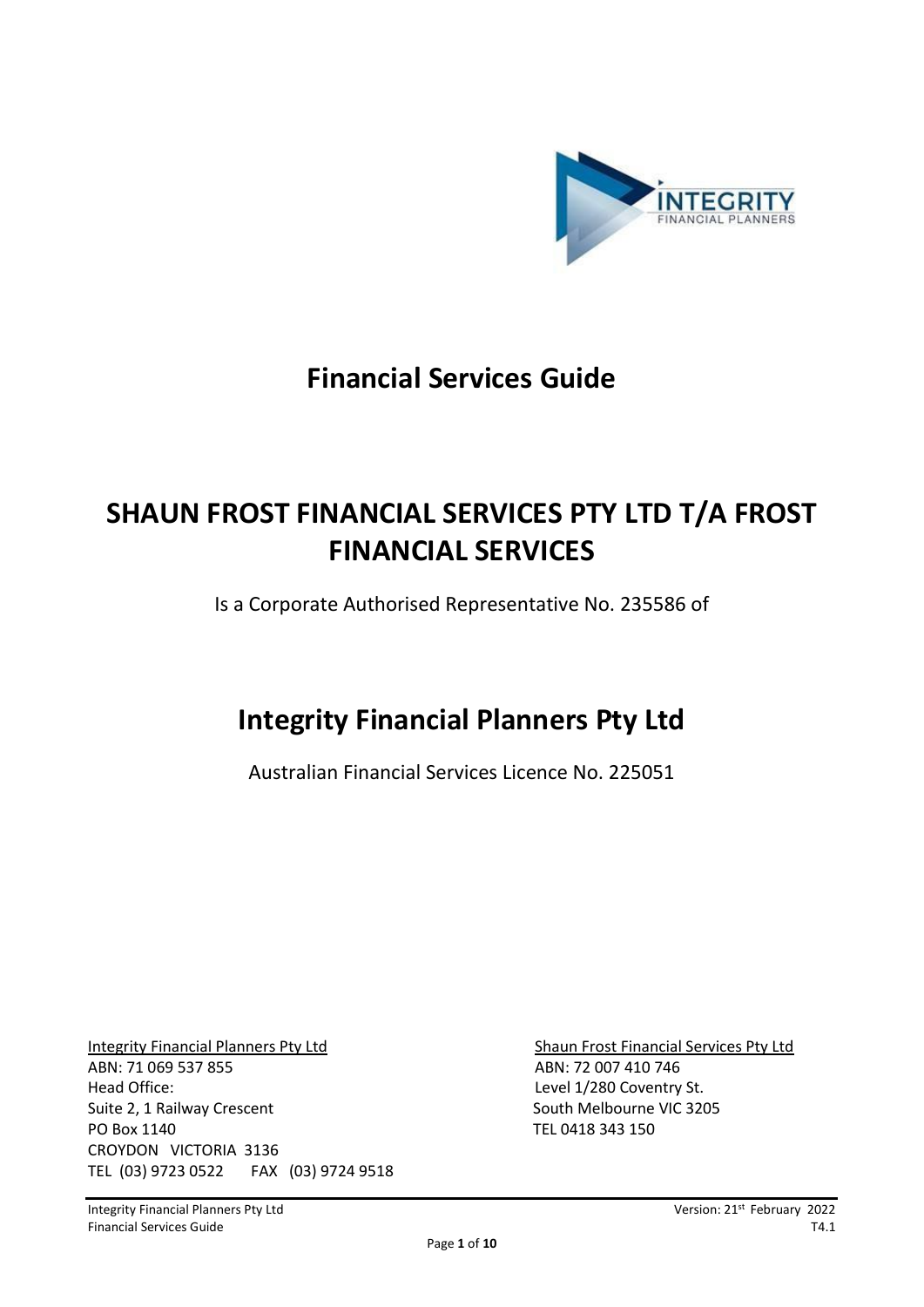#### **About Integrity Financial Planners Pty Ltd**

Integrity Financial Planners Pty Ltd (IFP) is a privately owned financial planning business that is a holder of an Australian Financial Services Licence No. 225 051.

IFP has a network of qualified and experienced authorised representatives (advisers) working in established financial planning practices throughout Australia.

We provide financial advice to help you improve your lifestyle by building wealth and/or producing income, depending on your particular needs.

It is important that you have confidence in your financial wellbeing and in your financial arrangements. IFP seeks to give you that confidence, drawing on the expertise of professional advisers.

Your adviser is a representative of IFP, and IFP is responsible for the financial services that they provide you. All IFP representatives have been individually assessed as having the competencies, knowledge, skills and integrity necessary to deliver quality financial to you.

Head office for Integrity Financial Planners is located at:

Suite 2, 1 Railway Crescent PO Box 1140 CROYDON VICTORIA 3136 TEL (03) 9723 0522 FAX (03) 9724 9518

#### *NOT INDEPENDENT*

*While we will always seek to meet our legal obligations to act in our clients' best interests within the meaning of section 961B of the Corporations Act 2001, we do not fall within the definition of "independent" under section 923A. The reason we do not fall within this definition is because we give our clients the option to allow life insurance companies to pay some of our advisers' commissions for the services that we provide to our clients rather than for us to be required to directly invoice our clients and for our clients to be required to pay us directly. We remain committed to continue to give our clients this important choice.* 

#### **The Purpose of our Financial Services Guide**

The purpose of this Financial Services Guide (FSG) is to explain to you the financial services that IFP can provide, along with a broad general disclosure of any remuneration or benefits that IFP and its representatives would be entitled to receive, as well as any interests, relationships or associations that IFP and its representatives have that may be capable of influencing the services you receive.

You may receive other disclosure documents from us which may include;

1. Statement of Advice – This document sets out our understanding of your current circumstances, needs and objectives that are relevant to the financial advice you are seeking from us. It also includes specific disclosure of any remuneration or benefits that IFP and its representatives are entitled to receive, as well as any interests, relationships or associations that IFP and its representatives have that may be capable of influencing the services you receive.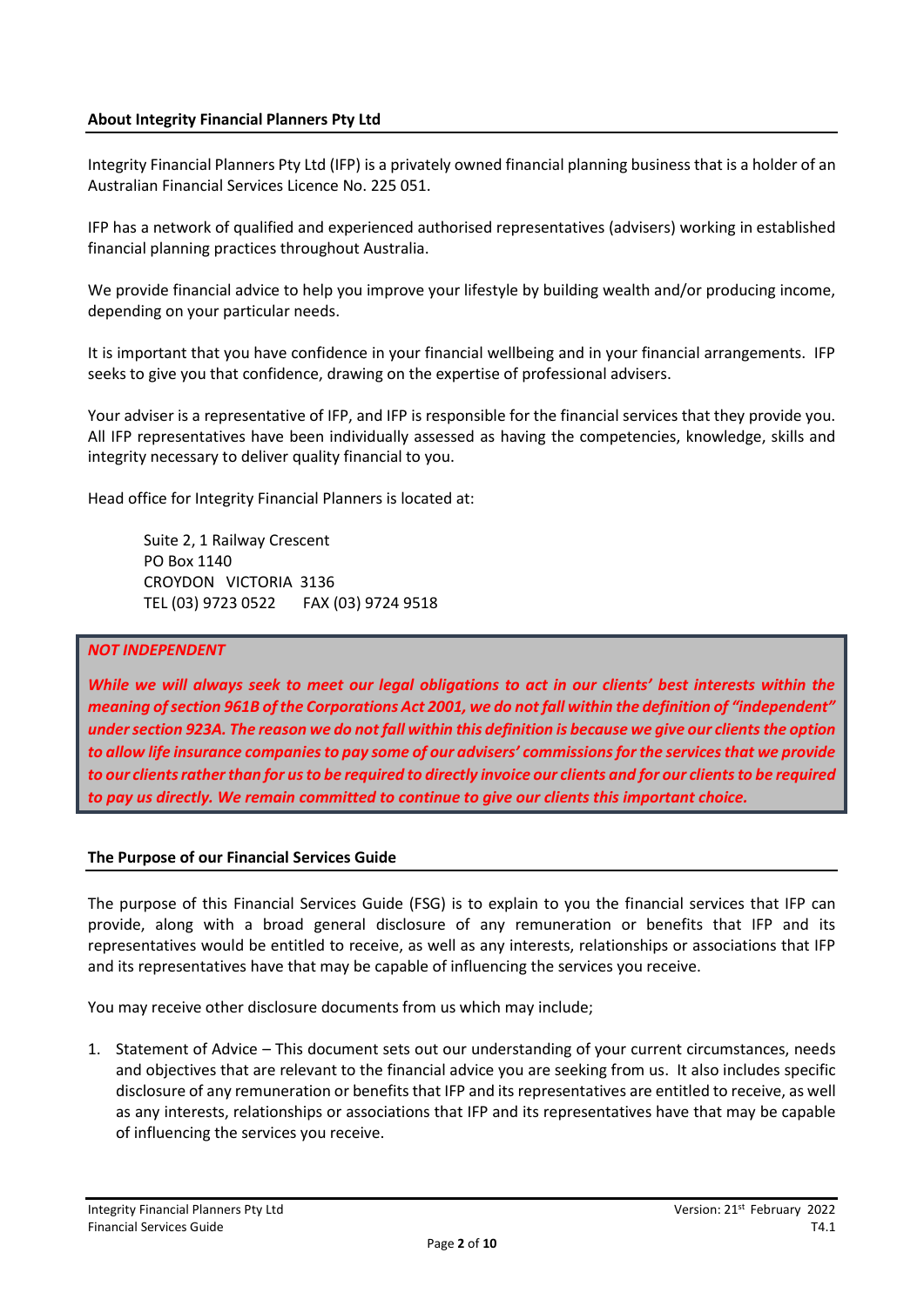- 2. Record of Advice Where we have previously provided to you a Statement of Advice, and where we are providing you with further or subsequent advice: and
	- a. your personal circumstances, needs or objectives are not 'significantly different' compared with when we provided you the Statement of Advice; and
	- b. the basis of our advice, is not 'significantly different' to when we provided you with the Statement of Advice;

then we may create a Record of Advice. If the advice recommends a change or replacement of the financial products you currently hold we will provide you with a copy of that advice. If the advice does not recommend a change or replacement of the financial products you currently hold we may simply create a Record of Advice which we will retain on your client file. You may request (in writing or verbally) a copy of that Record of Advice at any time up to 7 years after the date that the advice is provided and we will provide you a copy of that advice without further fees or costs.

3. Product Disclosure Statements - These are documents created by the product issuers (not IFP) and provide details regarding the financial products that have been recommended to you. The details include, but are not limited to, any fees and charges associated with particular products.

# **The various services we can provide you**

Integrity Financial Planners Pty Ltd and its representatives can help you by providing:

# **Financial Product Advice**

Recommendations and professional opinions about a broad range of financial products

**Implementation** Assistance - putting in place financial strategies and acquiring, holding or disposing of financial products consistent with our advice

# **Ongoing Services**

Ongoing financial services including ongoing advice and implementation services.

IFP is licensed to provide advice and to deal and arrange in relation to the acquisition, holding or disposal of financial products on your behalf in the following areas:

- deposit and payment products such as term deposits and bank accounts
- government debentures, stocks or bonds
- sharemarket investments and securities
- investments in managed funds and managed investment schemes
- superannuation, retirement income stream (annuities and allocated pension), self-managed superannuation funds and rollover funds
- life insurance products
- margin lending products

# **Who is responsible for the financial services we provide**

Integrity Financial Planners Pty Ltd (IFP) is responsible for the distribution of this FSG and for the financial services provided by Shaun Frost Financial Services Pty Ltd and T/A Frost Financial Services (Shaun Frost Financial) and any of the advisers authorised by IFP and detailed in this FSG.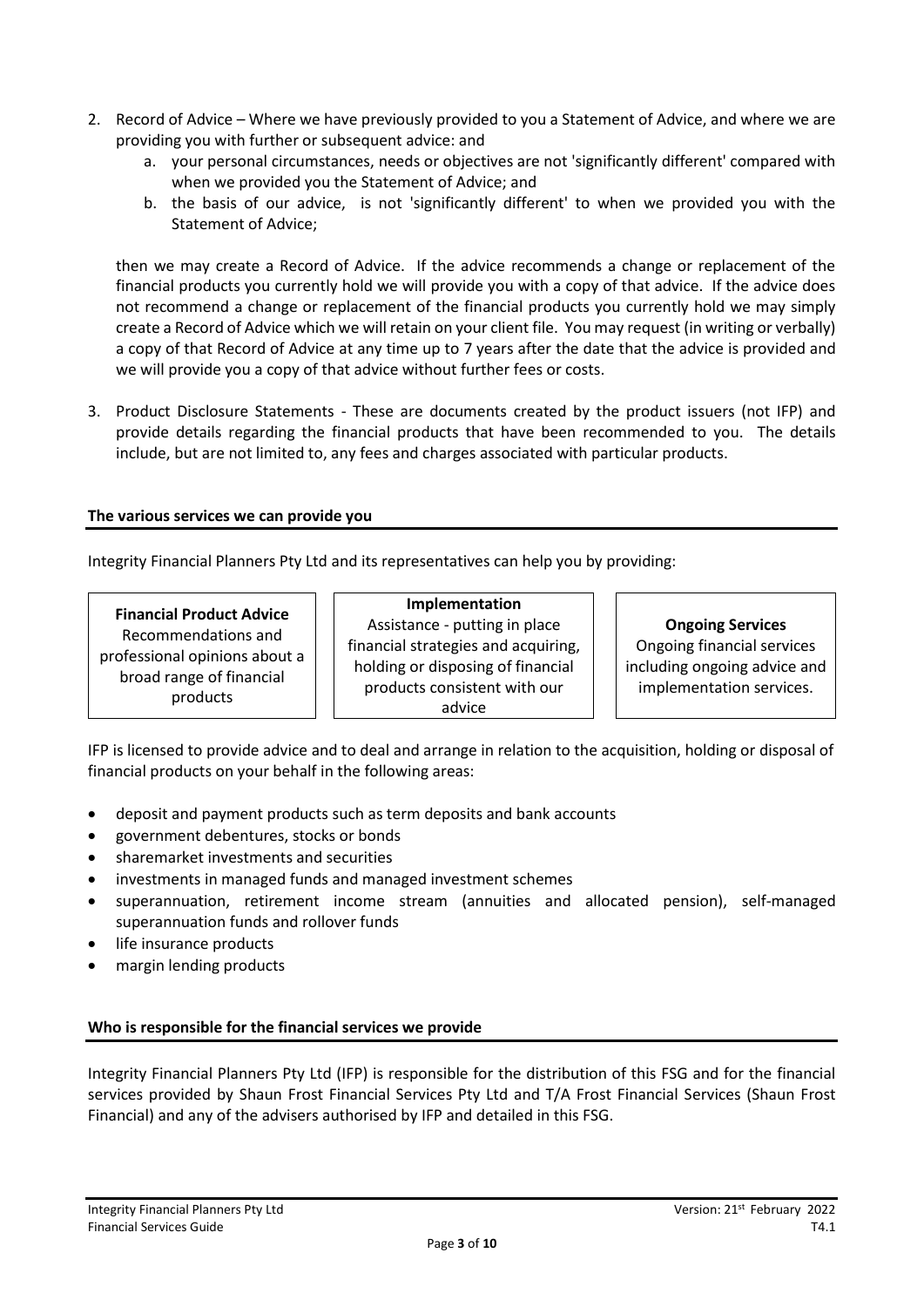#### **What kind of financial services is your adviser authorised to provide to you and what kinds of financial products do these services relate to?**

Shaun Frost Financial, is authorised by IFP to provide financial product advice and to deal and arrange in relation to the acquisition, holding or disposal of financial products in the following classes, subject to the products being on the IFP Approved Product List:

- deposit and payment products such as term deposits and bank accounts
- investments in managed funds and managed investment schemes
- superannuation (excluding Self Managed Superannuation Funds), retirement income stream (annuities and allocated pension),
- life insurance products

Your adviser can also provide incidental advice related to the tax implications of the recommend strategy and/or product that are the subject of their advice. Your adviser may also provide an ongoing review service. As part of this service, your adviser can conduct a review of your personal situation and the previous advice provided to you and recommend changes if appropriate. Please note that Shaun Frost Financial is not authorised to provide any services on behalf of IFP other than the types or classes financial products listed above, and then typically only to the extent that the products are on the IFP Approved Product List.

# **How can you provide your adviser with instructions?**

There are various ways in which you can provide instructions to your adviser, including face to face, in writing, by telephone, fax or other agreed means such as e-mail. We will advise you if any instructions need to be provided in writing.

# **What else can you expect to receive?**

# *Personalised advice to suit your needs*

Our advice is tailored to meet your individual situation. We do not use a "one size fits all" formula for our clients.

We will strive to provide the advice that we believe is in your best interest and most appropriate to assist you in achieving your aims and objectives. And as a smaller group we can adapt our services to meet your particular needs.

IFP is privately owned, with no ownership ties to any fund manager or financial institution. We are not required or influenced through ownership ties or associations to recommend or direct you towards any particular financial products.

To ensure advice is appropriate for your needs, we will ask you for personal information.

Of course, you have the right not to divulge personal information but you should carefully consider any warnings we give you regarding possible consequences of us not having complete and accurate knowledge of your circumstances, needs and objectives.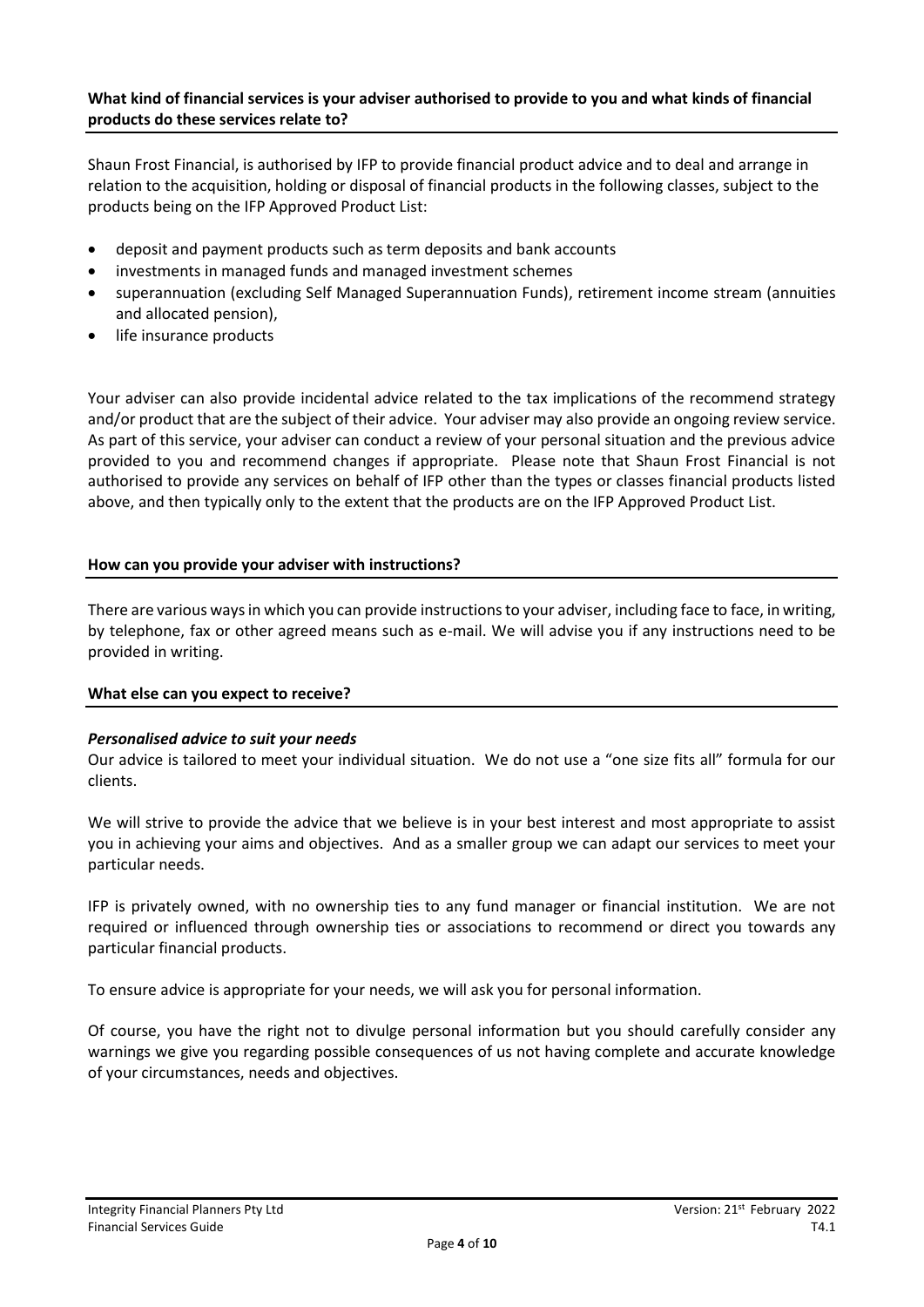# *Referral arrangements*

Should we identify that you require specialist advice e.g., accounting, legal, insurance etc we may refer you to a professional known to us. You have complete choice in who you see for this specialist advice and we only make a referral to assist you in complex areas we have identified that go beyond the scope of our expertise. You are under no obligation to seek advice from the person/company we recommend or refer you to. Shaun Frost Financial and IFP do not receive any referral fees or other benefits for referrals made by Shaun Frost Financial.

#### *Clear and documented advice*

Where you request personal advice that addresses your specific circumstances, needs or objectives and it is our initial advice to you, it will be provided in a written Statement of Advice.

IFP takes your financial security seriously. As a consequence, IFP requires that all instructions provided by you need to be confirmed by you in writing. IFP will not normally act on telephone instruction unless such circumstances are supported by your written instructions. If you have any queries or uncertainty about this matter, contact us immediately.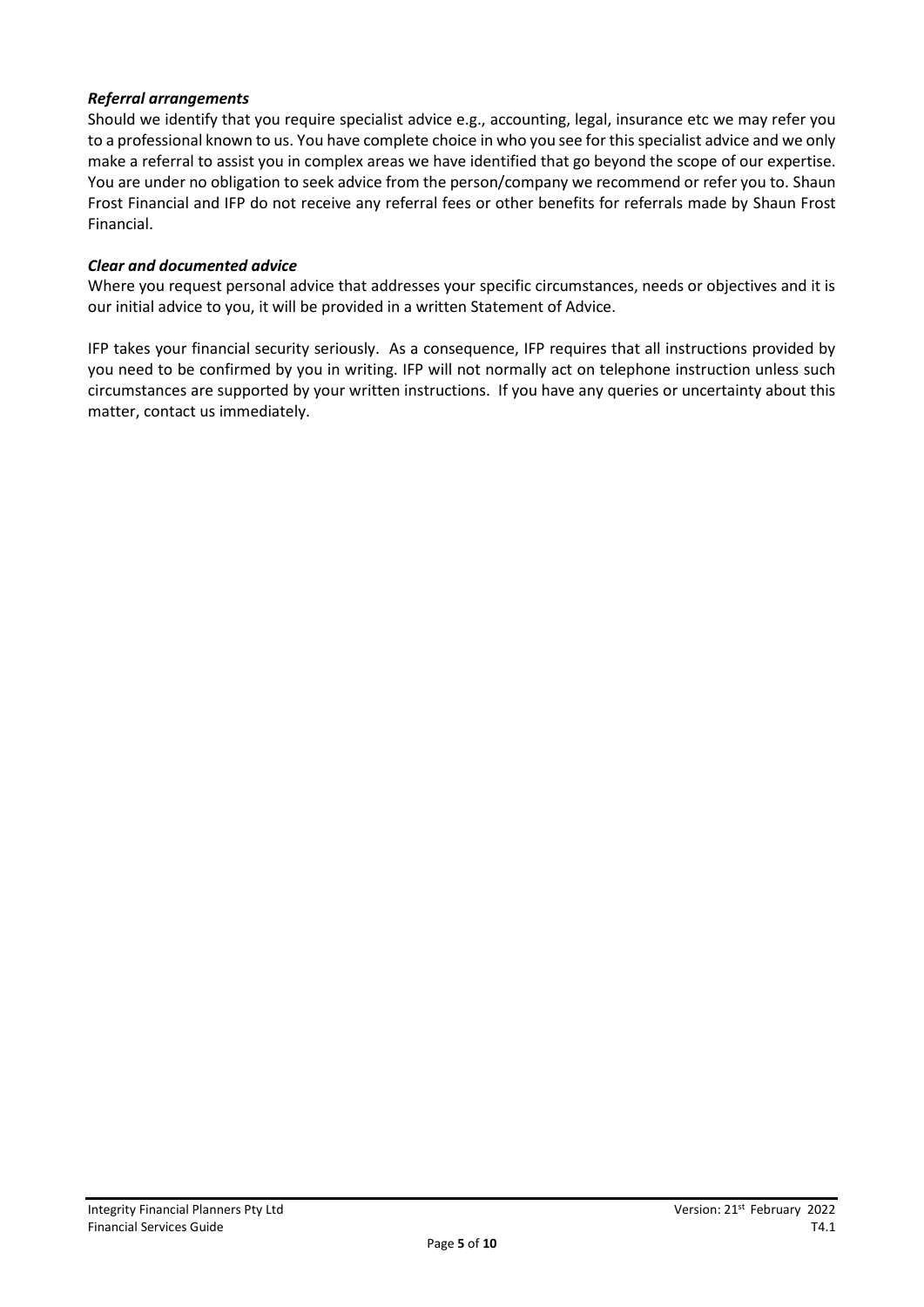#### **About your Adviser**

Shaun Frost Financial Services Pty Ltd and T/A Frost Financial Services (Shaun Frost Financial) is a Corporate Authorised Representative (number 235586) of Integrity Financial Planners Pty Ltd (IFP).

Any advice given to you by Shaun Frost Financial will be provided by a qualified person who is also an authorised representative of Shaun Frost Financial. The following people are currently authorised by Shaun Frost Financial to assist you with financial planning advice:

#### *Shaun Michael Frost*

Authorised Rep No. 235994

Shaun commenced his career with the financial services industry in 1987. Shaun specialises in all areas of financial planning advice with a focus on Life and risk insurance needs (Personal, Family, Business, Key person or Share purchase Insurance), Wealth accumulation and financial coaching. Shaun has a diploma in financial planning and is also a CERTIFIED FINANCIAL PLANNER® Professional.

Shaun Michael Frost is authorised to provide financial services in the areas Shaun Frost Financial is licenced in.

No other person is authorised to provide financial services on behalf of Shaun Frost Financial.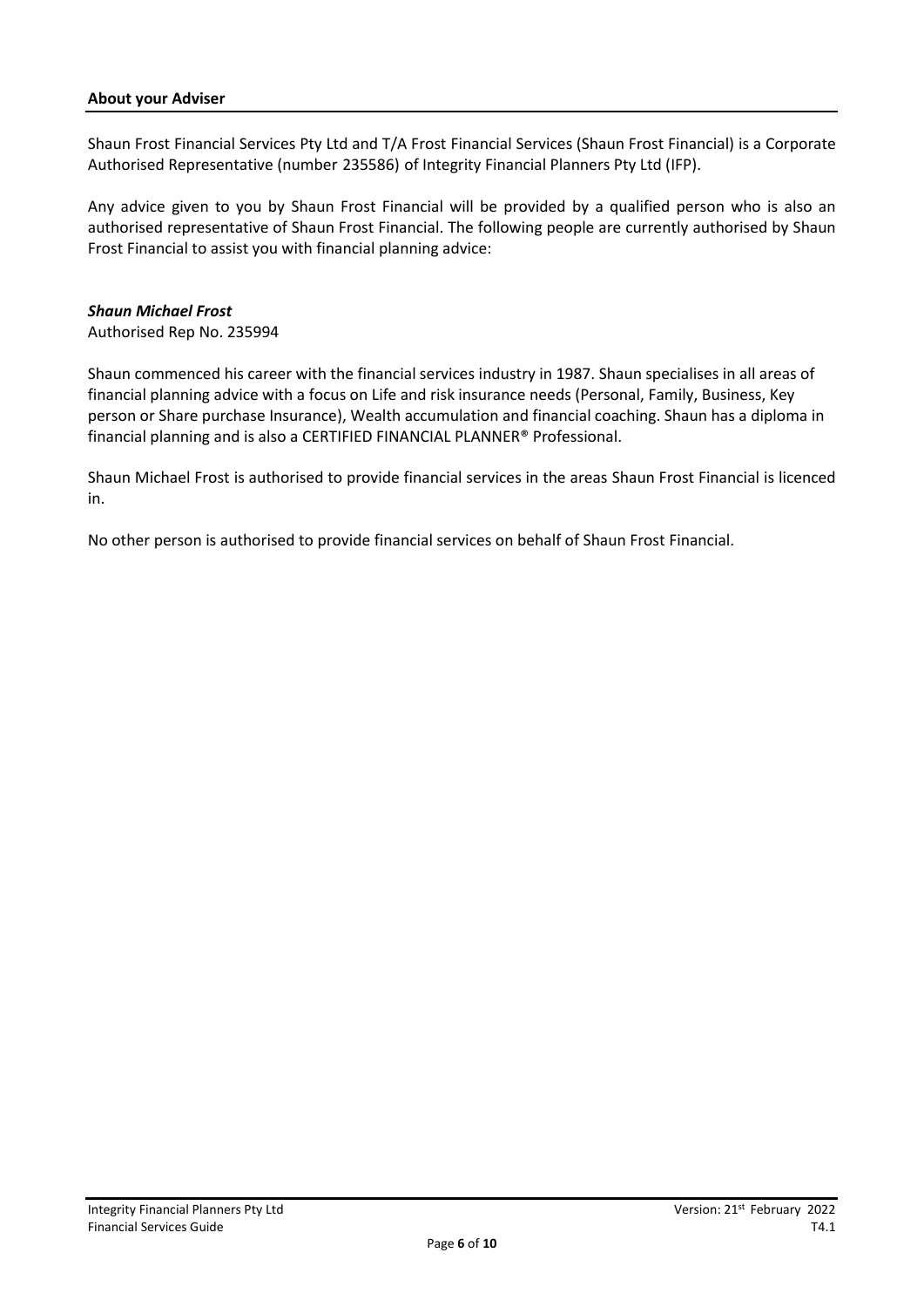# **How you pay for the financial services you obtain from us, and how we disclose IFP's remuneration and benefits**

IFP may obtain the following remuneration and benefits for the services we provide to you. Please note that all amounts include GST.

|                                      | Service provided                                                                                                                                                                                                                                                                                                                                                                                                                                                                                              | <b>Worked example</b><br>using \$100,000<br>investment               |
|--------------------------------------|---------------------------------------------------------------------------------------------------------------------------------------------------------------------------------------------------------------------------------------------------------------------------------------------------------------------------------------------------------------------------------------------------------------------------------------------------------------------------------------------------------------|----------------------------------------------------------------------|
| Initial<br>Consultation              | Your initial consultation will be free of charge. This will include<br>discussion of your financial circumstances and goals and possible<br>strategies. During this discussion, you may consider and agree the<br>nature and scope/scale of the financial services you wish for us to<br>provide to you.                                                                                                                                                                                                      | Free                                                                 |
| Written<br>Recommendations           | If it is agreed that we will prepare a written Strategy Document<br>and/or Statement of Advice, an<br>appropriate fee will<br>apply. Typically, you would expect to pay between \$550 and<br>\$5,500 for the analysis of single strategies and preparation of this<br>report. For a report that covers multiple strategies, or for more<br>than 1 individual, the fee will be between \$1,100 and \$5,500 We<br>would agree the scope of the advice and the fee with you prior to<br>us undertaking the work. | From \$550 to \$5,500                                                |
| Implementation of<br>Recommendations | The fee covers the cost of researching and preparing your financial<br>plan and the administrative time spent implementing the<br>recommended strategies and products. Typically, this fee would be<br>from \$550 to \$5,500. We will advise and agree the cost with you<br>prior to implementing the strategy.                                                                                                                                                                                               | From \$550 to \$5,500                                                |
| <b>Ongoing Advice</b><br>and Review  | Our ongoing advice fees ensure your strategy and products are<br>reviewed to help you take advantage of opportunities as they<br>become available.                                                                                                                                                                                                                                                                                                                                                            |                                                                      |
|                                      | For non-Self-Managed Superannuation Fund clients, the ongoing<br>fee is between 0.55% and 1.1% per annum of the total funds<br>invested. Based on \$100,000 invested this would equate to<br>between \$550 and \$1,100 per annum. Alternately we may levy a<br>fee for service, which will be a pre-agreed fee that will not be<br>calculated as a percentage of total funds invested.                                                                                                                        | Up to \$1,100 per<br>annum                                           |
|                                      | For all clients, before providing you with ongoing advice we will<br>prepare Client Service Agreement. This document will detail the<br>ongoing advice agreement and will set out what our ongoing advice<br>will cover, your payment method and fee structure.                                                                                                                                                                                                                                               |                                                                      |
|                                      | If, during our assessment of your ongoing advice needs, we identify<br>that you require ongoing advice outside of our standard advice<br>offer, our ongoing advice fee will change. In this case, we will<br>provide you with a written quote of the revised fee and confirm<br>your acceptance prior to proceeding.                                                                                                                                                                                          |                                                                      |
| Life Insurance<br>Commissions        | Initial and ongoing commissions are payable by life insurance<br>companies when we recommend life insurance risk products. The<br>commission that is payable to us by the life insurance company is<br>factored into the annual premium and as such does not represent<br>an additional cost to you. Initial commissions are paid by life                                                                                                                                                                     | Please refer to the<br>Life Insurance<br>Framework Reforms<br>below. |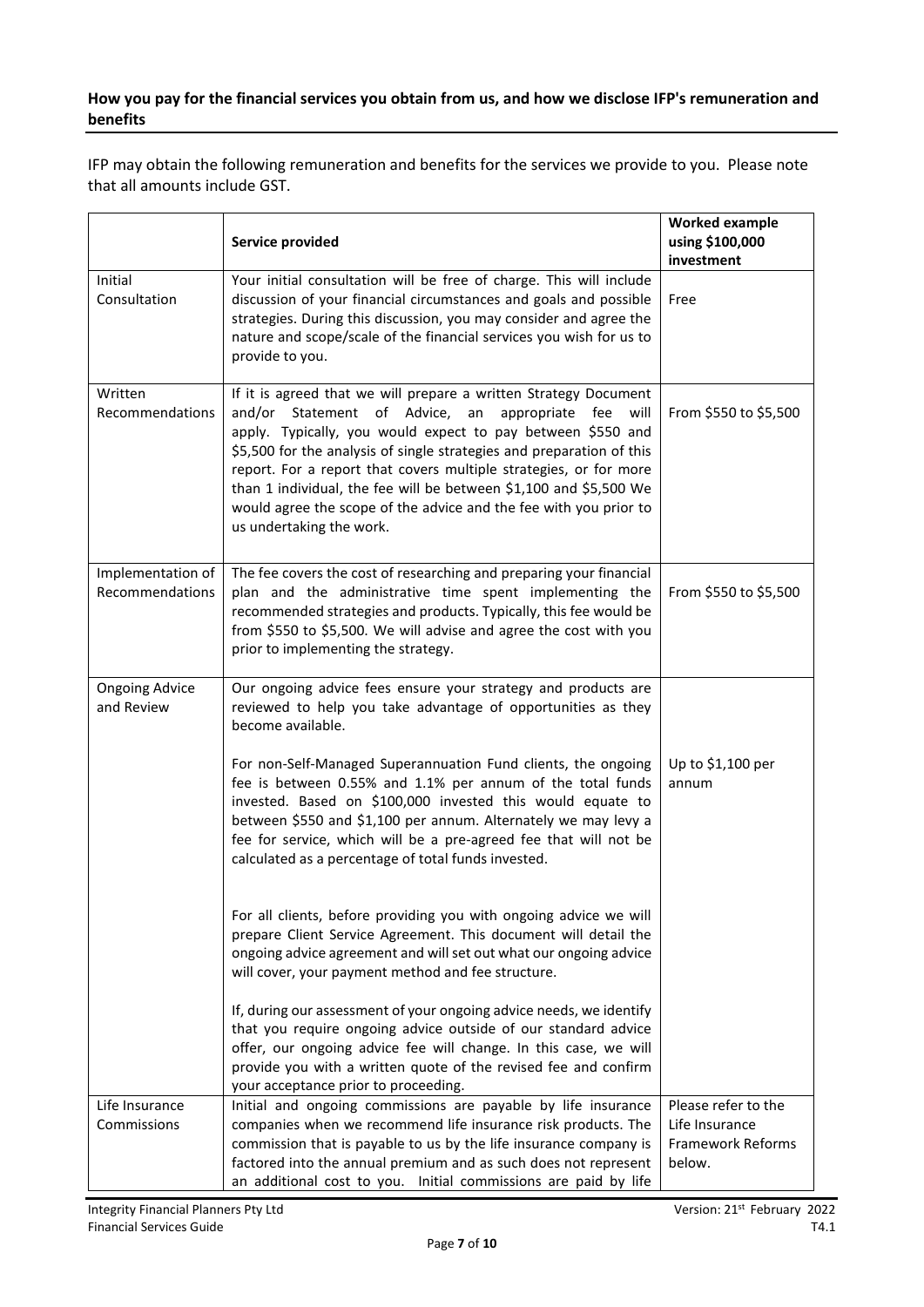|                               | Service provided                                                                                                                        | <b>Worked example</b><br>using \$100,000<br>investment |
|-------------------------------|-----------------------------------------------------------------------------------------------------------------------------------------|--------------------------------------------------------|
|                               | insurance companies to IFP in the first year and ongoing<br>commissions are paid from year two onwards.                                 |                                                        |
| Additional<br><b>Services</b> | For additional advice, an hourly fee may be charged. The amount<br>of this fee would be discussed prior to any work being<br>commenced. | An hourly rate may<br>be charged.                      |

# *Conflicted remuneration and non-conflicted remuneration*

From 1 July 2013 the new "Future of Financial Advice" legislation (FOFA) came into effect, which prohibits IFP and its representatives from accepting "conflicted remuneration", subject to certain exceptions. "Conflicted remuneration" is any benefit, monetary or non-monetary that could reasonably be expected to influence the choice of financial product recommended or the financial product advice. This includes commissions, bonuses and rebates, and most volume-based benefits, but there are some exceptions, such as certain levels of remuneration related to life insurance risk products.

# *Life Insurance Framework Reforms*

Under the Life Insurance Framework Reforms (effective as at 1<sup>st</sup> January 2018), grandfathering arrangements may apply in certain circumstances. This means for all policies that were in place prior to 1<sup>st</sup> January 2018, the rate of ongoing commission that was applicable at the time that the policy was issued, will continue to apply for the life of the policy. The grandfathering arrangement may also apply to policies issued after  $1<sup>st</sup>$ January 2018, where you (as the client) exercise an option to establish new or additional cover under your pre-LIF policy or to fix an administrative error on your pre-LIF policy.

The relevant commissions applicable to your insurance policies will be disclosed to you in your advice document and can range as follows:

| <b>Policy Issue Date</b> | <b>Initial Commission</b><br>(based on annual policy cost less policy<br>fees and stamp duty)<br>Worked example based on \$1,000 initial<br>premium | <b>Ongoing Commission</b><br>(based on annual policy cost less policy fees<br>and stamp duty)<br>Worked example based on \$1,000 annual<br>premium |
|--------------------------|-----------------------------------------------------------------------------------------------------------------------------------------------------|----------------------------------------------------------------------------------------------------------------------------------------------------|
| From 1 January 2020      | $0 - 66\%$ or up to \$660                                                                                                                           | $0 - 22\%$ or up to \$220 per annum                                                                                                                |

# **Who has an interest in these services?**

Product providers or managers may deduct management and administration fees from the products recommended by IFP. Such fees must be disclosed by the product providers in their Product Disclosure Statement.

Fees paid by you for our services and commissions and brokerage paid by product providers or intermediaries, shall be paid to IFP. These amounts shall be paid by IFP to Shaun Frost Financial.

Shaun Frost Financial pays a fee to IFP for the provision of services in its capacity as an Australian Financial Services Licensee.

Shaun Frost Financial is a privately owned company. Shaun Michael Frost is the director of Shaun Frost Financial. Shaun Michael Frost and or associated persons or entities may participate in the profits earned by Shaun Frost Financial.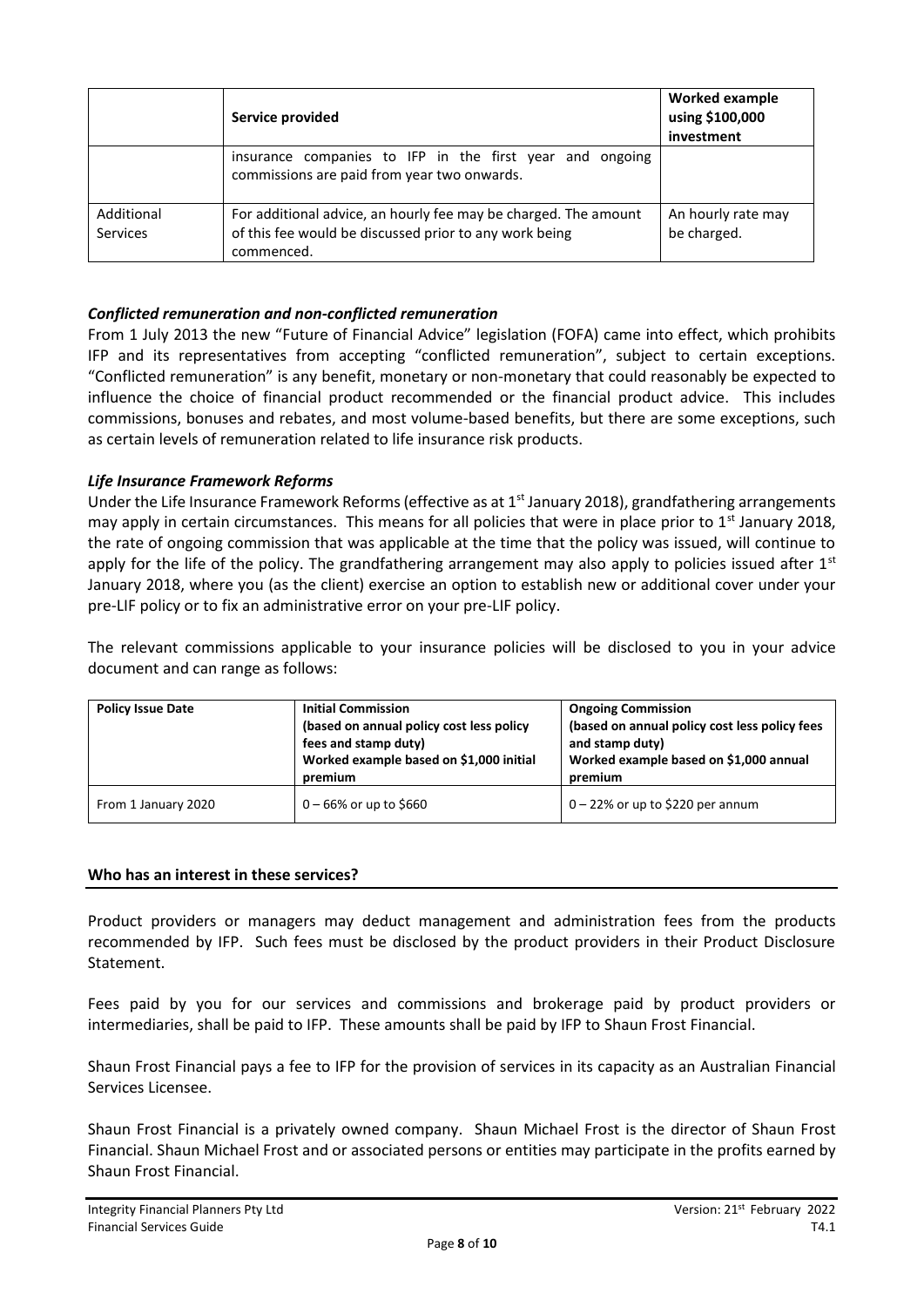Shaun Michael Frost, is an employee of Shaun Frost Financial and receives salaries and may also receive a share of insurance commissions. Neither you nor IFP pays your adviser directly.

IFP also maintain a register of any potential Conflicts of Interest that we may have. A copy of the IFP Conflicts of Interest register can be made available to you, upon your request.

#### **Other benefits we may receive**

IFP is one of 18 shareholders and Principal Members of the Alpha Group Pty Ltd (Alpha Group). The Alpha Group receives sponsorship from various product providers and uses this sponsorship to provide Education and Training relevant to the carrying on of a Financial Services business, to Principal Members and their representatives and employees. IFP discloses sponsors and amounts received from sponsors in an Alternative Remuneration Register. IFP's representatives also maintain Alternative Remuneration Registers and record any benefit they or their employees obtain by way of Education and Training provided by Alpha Group. You may request a copy of the Alternative Remuneration Register of IFP or your adviser by placing such request in writing to your adviser.

IFP and its representatives may receive other benefits from product suppliers. These may include attendance at functions, conferences and training sessions provided by product suppliers. If applicable such benefits shall be disclosed in the Statement of Advice and recorded in IFP's register of Alternative Benefits outlining any such benefits that may be received.

#### **Resolving a complaint or concern**

If you have a concern about services provided by Integrity Financial Planners or any of our representatives we will try and resolve your issues quickly and fairly. To allow us to do so you will need to take the following steps.

1. Contact IFP's Compliance Manager and provide them details of your concerns and complaint. IFP is required to reply to any complaints, concerns, allegations or queries that you have within 30 days of the receipt of your correspondence.

The Compliance Manager Integrity Financial Planners PO Box 1140, CROYDON, VIC 3136 Phone: (03) 9723 0522 compliance@iplan.com.au

2. If the outcome of your correspondence with the Compliance Manager is not to your satisfaction, you may lodge a complaint in writing with the Australian Financial Complaints Authority (AFCA).

AFCA is a new external dispute resolution (EDR) scheme (operational from 1<sup>st</sup> November 2018) to deal with complaints from consumers in the financial system. It is operated by a not-for-profit company limited by guarantee authorised by the responsible minister. AFCA will undertake an independent review of your concerns.

Australian Financial Complaints Authority GPO Box 3, Melbourne Vic 3001 Phone: 1800 931 678